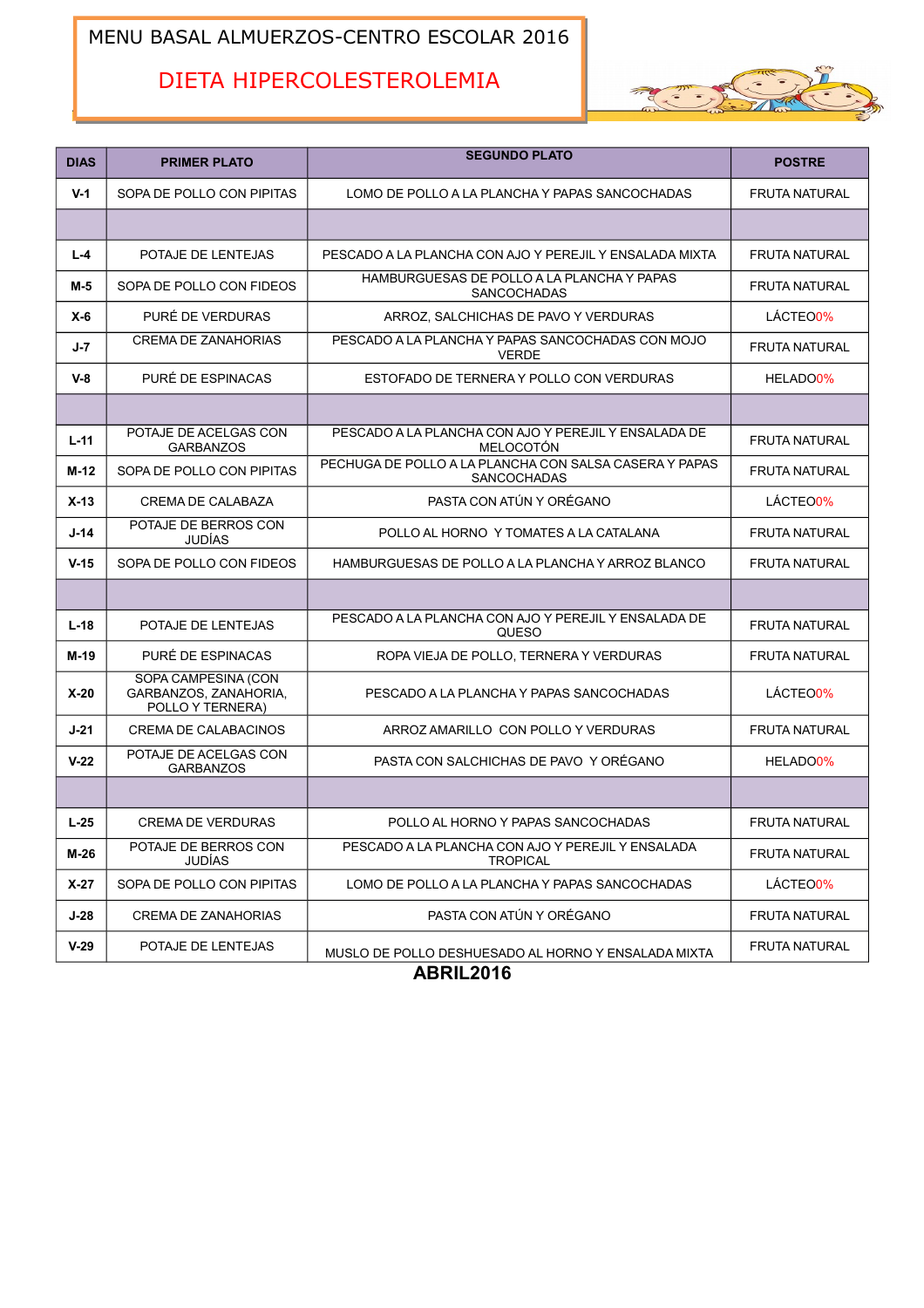## MENU BASAL ALMUERZOS-CENTRO ESCOLAR 2016

# DIETA HIPERCOLESTEROLEMIA



## **MAYO 2016**

| <b>DIAS</b> | <b>PRIMER PLATO</b>                                              | <b>SEGUNDO PLATO</b>                                                        | <b>POSTRE</b>        |
|-------------|------------------------------------------------------------------|-----------------------------------------------------------------------------|----------------------|
| $L-2$       |                                                                  | <b>FESTIVO</b>                                                              | <b>FRUTA NATURAL</b> |
| $M-3$       | PURÉ DE ESPINACAS                                                | ARROZ, SALCHICHAS DE PAVO Y VERDURAS                                        | <b>FRUTA NATURAL</b> |
| $X-4$       | SOPA DE POLLO CON PIPITAS                                        | ESTOFADO DE TERNERA, POLLO Y VERDURAS                                       | LÁCTEO0%             |
| $J-5$       | POTAJE DE ACELGAS                                                | PESCADO A LA PLANCHA CON AJO Y PEREJIL Y ENSALADA DE QUESO                  | <b>FRUTA NATURAL</b> |
| $V-6$       | <b>CREMA DE CALABAZA</b>                                         | HAMBURGUESAS DE POLLO A LA PLANCHA CON SALSA DE CARNEY<br>PAPAS SANCOCHADAS | HELADO0%             |
|             |                                                                  |                                                                             |                      |
| $L-9$       | POTAJE DE VERDURAS                                               | PASTA CON ATÚN Y ORÉGANO                                                    | <b>FRUTA NATURAL</b> |
| $M-10$      | SOPA DE POLLO CON FIDEOS                                         | PESCADO A LA PLANCHA Y ENSALADA MIXTA                                       | <b>FRUTA NATURAL</b> |
| $X-11$      | <b>CREMA DE CALABACINOS</b>                                      | JAMONCITOS DE POLLO AL HORNO Y PAPAS SANCOCHADAS                            | LÁCTEO0%             |
| $J-12$      | POTAJE DE BERROS CON JUDÍAS                                      | PESCADO A LA PLANCHA CON AJO Y PEREJIL Y ENSALADA DE<br><b>MELOCOTÓN</b>    | <b>FRUTA NATURAL</b> |
| $V-13$      | SOPA CAMPESINA (CON<br>GARBANZOS, ZANAHORIA.<br>POLLO Y TERNERA) | HAMBURGUESAS DE POLLO A LA PLANCHA Y ARROZ BLANCO                           | <b>FRUTA NATURAL</b> |
|             |                                                                  |                                                                             |                      |
| $L-16$      | PURÉ DE ESPINACAS                                                | PECHUGA DE POLLO A LA PLANCHA Y PAPAS SANCOCHADAS                           | <b>FRUTA NATURAL</b> |
| $M-17$      | <b>CREMA DE ZANAHORIAS</b>                                       | ARROZ AMARILLO CON POLLO Y VERDURAS                                         | <b>FRUTA NATURAL</b> |
| $X-18$      | SOPA DE POLLO CON PIPITAS                                        | PESCADO A LA PLANCHA Y PAPAS SANCOCHADAS CON MOJO VERDE                     | LÁCTEO0%             |
| $J-19$      | POTAJE DE BERROS CON JUDÍAS                                      | MUSLO DE POLLO AL HORNO Y ENSALADA MIXTA                                    | <b>FRUTA NATURAL</b> |
| $V-20$      | PURÉ DE ACELGAS                                                  | PASTA CON ATÚN Y ORÉGANO                                                    | HELADO0%             |
|             |                                                                  |                                                                             |                      |
| $L-23$      | POTAJE DE LENTEJAS                                               | PESCADO A LA PLANCHA CON AJO Y PEREJIL Y ENSALADA TROPICAL                  | <b>FRUTA NATURAL</b> |
| $M-24$      | PURÉ DE VERDURAS                                                 | PASTA CON SALCHICHAS DE PAVO                                                | <b>FRUTA NATURAL</b> |
| $X-25$      | SOPA DE POLLO CON FIDEOS                                         | LOMO DE POLLO A LA PLANCHA Y PAPAS SANCOCHADAS                              | LÁCTEO0%             |
| $J-26$      | <b>CREMA DE CALABAZA</b>                                         | POLLO AL HORNO Y TOMATES A LA CATALANA                                      | <b>FRUTA NATURAL</b> |
| $V-27$      | POTAJE DE BERROS CON JUDIAS                                      | PESCADO A LA PLANCHA CON CEBOLLA Y PIMIENTO Y PAPAS<br>SANCOCHADAS          | <b>FRUTA NATURAL</b> |
|             |                                                                  |                                                                             |                      |
| $L - 30$    |                                                                  | <b>FESTIVO</b>                                                              | <b>FRUTA NATURAL</b> |
| $M-31$      | <b>CREMA DE ZANAHORIAS</b>                                       | ROPA VIEJA DE POLLO. TERNERA Y VERDURAS                                     | <b>FRUTA NATURAL</b> |